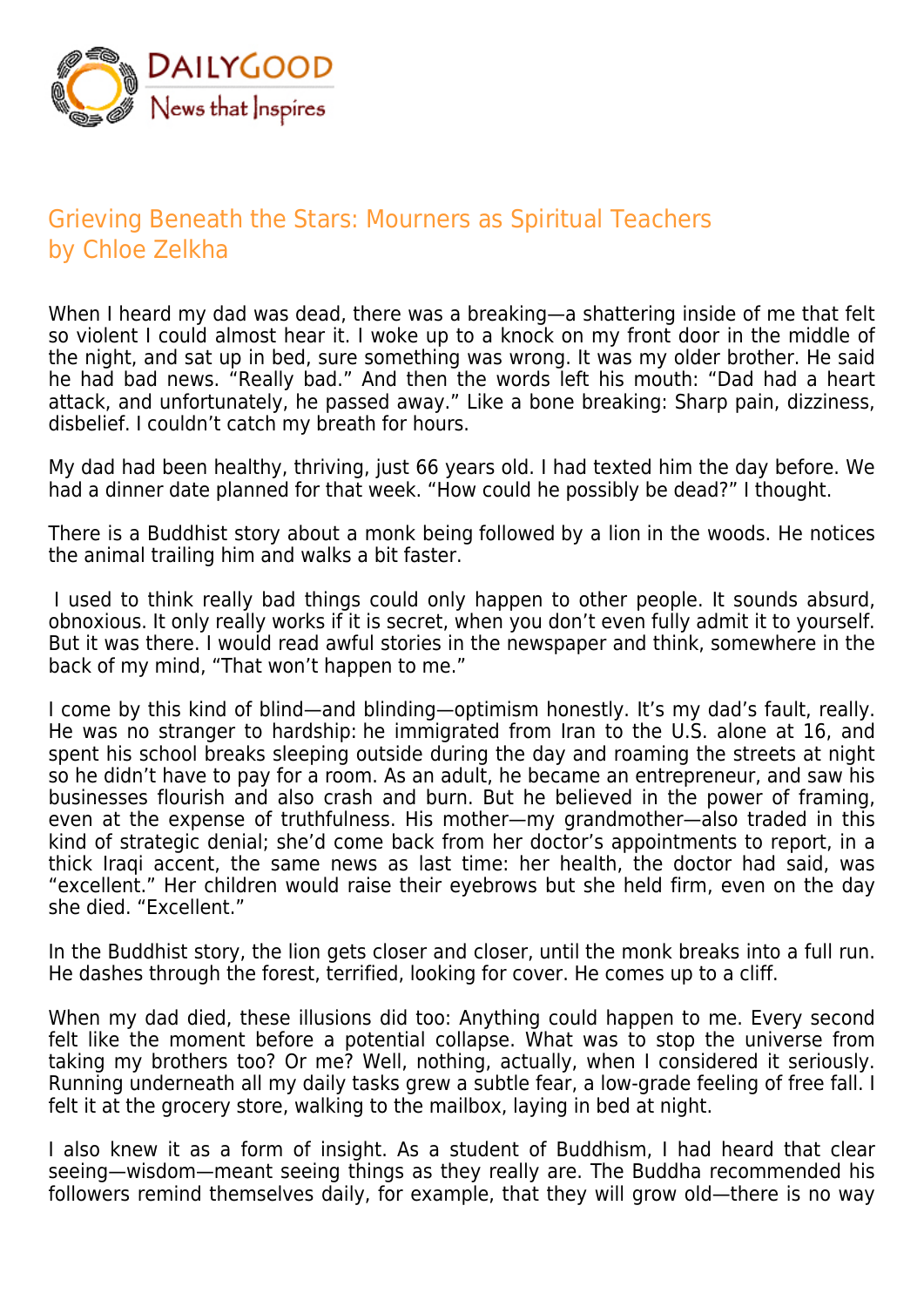to escape growing old; that they will get sick—there is no way to escape ill health; that they will die—there is no way to escape death, and so on.

Before my dad's death, I had these recitations posted on my fridge, there to greet all our house guests as they reached for a beer. After my dad died, I quietly removed them. I didn't need reminding. I remembered.

The monk, fleeing from the lion, trips over the edge of the cliff, but manages to grab hold of a vine on the way down. He feels its tenuousness, swinging in the air, and looks up to see the eyes of the lion, fixated on him from the ledge above. Below, at the bottom of the ravine, two other lions wait for him to fall, licking their lips. A mouse starts nibbling on the top of vine. It begins to fray.

But then time passed, and the truth of death in any moment faded from view. I knew it and I didn't. I got used to going to the grocery store again, assuming my husband would come home from work, believing, on some level, that everything was stable, solid, reliable. The question, though, was never fully settled: how to be wide awake to the truth of our precariousness, and also unafraid?

I sought some clarity by putting myself in constant proximity with people who are in free fall, and know it: I began working as a hospital chaplain, where I sat with people who were ill and dying. Each patient's door I knocked on was its own world: a young mom who'd lost her infant son, speaking a sort of incantation of deep love for him; an elderly husband stroking his wife's hair, simply present in her last moments; a middle-aged son, crying a string of sweet, never-before-felt "thank yous" to his mother's body. Every day, I was witness to immense, earth-shattering grief, and to immense, earth-shaking wisdom. I still don't have clear answers to my question. But I am living more honestly inside the paradox.

I do know that to grieve is a courageous act. Chaplains are sometimes seen as "helpers" or even "fixers" for spiritual crises, but I saw myself as a student, sitting at the feet of the real masters. Our death-denying culture insists that we look away from mortality, look away from pain. But grief means being with things the way they are. It means seeing the beauty and heartbreak of living and dying up close. It means tasting the moment, just as it is. Mourners are awake.

As the vine begins to fray, the monk's eyes catch on the red of a strawberry growing on the cliffside. He reaches for it with his free arm, plucks it off the vine, and puts it in his mouth. He tastes it: it is so sweet.

A few weeks before my dad died, he gifted me a small planetarium as a Hanukah present. Inside his characteristically messy packaging was a small black plastic orb with tiny holes along the surface that projected stars onto the ceiling. Given that I was 26 years old, I thought for a minute it might somehow be a gag––my dad loved giving gag gifts, those ones that change a person's face from anticipatory gratitude to surprised laughter––but the note made its sincerity clear:

Hi Chloe joon,

When you were little, you loved

a planetarium I got you. This